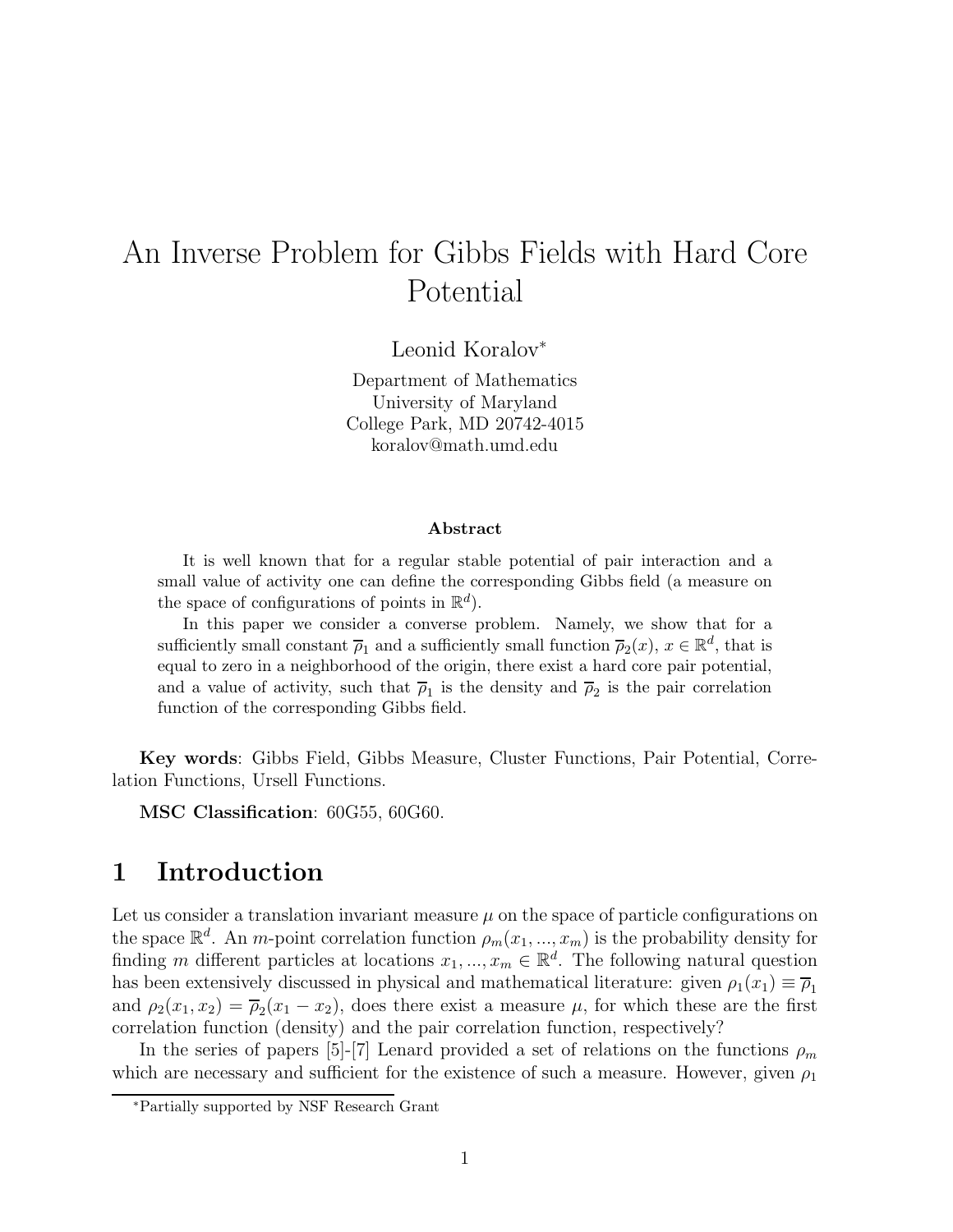and  $\rho_2$ , it is not clear how to check if there are some  $\rho_3, \rho_4, \dots$  for which these relations hold.

There are several recent papers which demonstrate the existence of particular types of point processes (measures on the space of particle configurations), which correspond to given  $\rho_1$  and  $\rho_2$  under certain conditions on  $\rho_1$  and  $\rho_2$ . In particular, one dimensional point processes of renewal type are considered by Costin and Lebowitz in [3], while determinantal processes are considered by Soshnikov in [10]. In [1] Ambartzumian and Sukiasian prove the existence of a point process corresponding to a sufficiently small density and correlation function. Recently Costin and Lebowitz [3], and Caglioti, Kuna, Lebowitz, and Speer [2] provided various generalizations of their results. In [11] Stillinger and Torquato consider fields over a space with finitely many points. Besides, for the lattice model, Stillinger and Torquato discuss possible existence of a pair potential for a given density and correlation function using cluster expansion without addressing the issue of convergence.

In this paper we show that if  $\rho_1$  and  $\rho_2$  are small (in a certain sense), and  $\rho_2$  is zero in a neighborhood of the origin, there exists a measure on the space of configurations for which  $\rho_1$  is the density and  $\rho_2$  is the pair correlation function. Moreover, this measure is the Gibbs measure corresponding to some hard core pair potential and some value of activity. In a sense, this is the converse of the classical statement that a given potential of pair interaction and a sufficiently small value of activity determine a translation invariant Gibbs measure on the space of particle configurations in  $\mathbb{R}^d$  and the sequence of infinite volume correlation functions.

In our earlier paper [4] we obtained a similar result for lattice systems. In this paper we shall demonstrate that we can extend those results to particle systems in  $\mathbb{R}^d$  if we assume that  $\overline{\rho}_2$  is equal to zero in a neighborhood of the origin.

#### 2 Notations and Formulation of the Result

Let  $\Phi(x)$ ,  $x \in \mathbb{R}^d$  be a hard core potential of pair interaction, that is  $\Phi(x)$  is a measurable real-valued function for  $|x| \geq R$ , and  $\Phi(x) = +\infty$  if  $|x| < R$ , where  $R > 0$ . Without loss of generality we may put  $R = 1$ . We assume that  $\Phi(x) = \Phi(-x)$  for all x. Let  $U(x_1,...,x_n) = \sum_{1 \leq i < j \leq n} \Phi(x_i - x_j)$  be the total potential energy of the configuration  $(x_1, ..., x_n).$ 

We call two pair potentials equivalent if they are equal almost everywhere. When we say that an inequality involving  $\Phi$  holds, it will mean that the inequality is true for some representative of the equivalence class.

A potential of pair interaction is said to be stable if there is a constant c (and an element of the equivalence class of  $\Phi$ ) such that

 $U(x_1, ..., x_n) \geq -nc$  for all n and  $x_1, ..., x_n \in \mathbb{R}^d$ .

A potential of pair interaction is said to be regular if it is essentially bounded from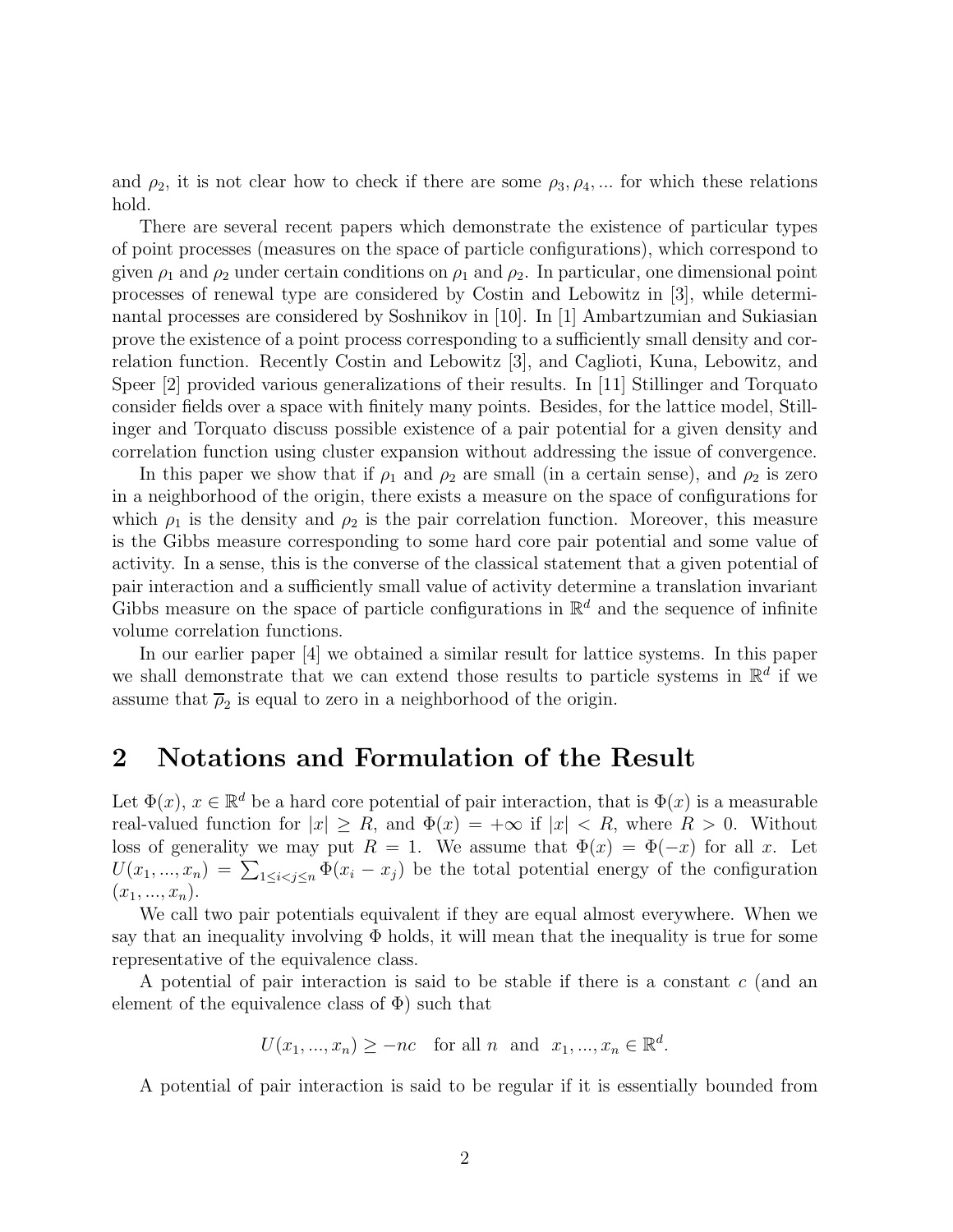below and satisfies

$$
\int_{\mathbb{R}^d} |\exp(-\Phi(x)) - 1| dx < +\infty.
$$

When discussing the properties of  $\Phi$ , it will be convenient to consider the following two classes of sets. We shall say that a set  $\mathcal X$  belongs to the class  $\mathcal C$  if it consists of a finite number of points in  $\mathbb{R}^d$ , and has the property that  $|x - y| \geq 1$  if  $x, y \in \mathcal{X}, x \neq y$ . We shall say that X belongs to the class  $\mathcal{C}_0$  if it consists of a finite number of points in  $\mathbb{R}^d \setminus B_1$ , where  $B_1$  is the open unit ball centered at the origin, and has the property that  $|x - y| \geq 1$  if  $x, y \in \mathcal{X}, x \neq y$ .

For a measurable function  $f$  defined on  $\mathbb{R}^d$  we have the estimates

$$
\int_{\mathbb{R}^d} |f(x)| dx \le \text{Vol}(B_1) \sup_{\mathcal{X} \in \mathcal{C}} \sum_{x \in \mathcal{X}} |f(x)|, \quad \int_{\mathbb{R}^d \setminus B_1} |f(x)| dx \le \text{Vol}(B_1) \sup_{\mathcal{X} \in \mathcal{C}_0} \sum_{x \in \mathcal{X}} |f(x)|. \quad (1)
$$

Let us prove the first estimate. If  $|f|$  is unbounded then the right-hand side is equal to  $+\infty$ , and the estimate follows. Assume that |f| is bounded. Let  $R, \varepsilon > 0$ , and  $B_R$  be the ball of radius R centered at the origin. Let  $x_1$  be a point in  $B_R$  such that  $|f(x_1)| \geq \sup_{x \in B_R} |f(x)| - \varepsilon/2$ . Let  $B(x_1)$  be the unit ball centered at  $x_1$ . Now we can inductively define points  $x_2, ..., x_n \in B_R$  as follows. Let  $x_k, 2 \leq k \leq n$ , be a point in  $B_R \setminus (B(x_1) \cup ... \cup B(x_{k-1}))$  such that

$$
|f(x_k)| \ge \sup_{x \in B_R \setminus (B(x_1) \cup \ldots \cup B(x_{k-1}))} |f(x)| - \varepsilon/2^k.
$$

Here *n* is such that the union of the unit balls  $B(x_1),..., B(x_n)$  covers  $B_R$ . Then the integral of |f| over  $B_R$  is estimated by  $\text{Vol}(B_1)((|f(x_1)| + ... + |f(x_n)| + \varepsilon)$ . Since R and  $\varepsilon$  were arbitrary, this implies the first estimate in (1). The second estimate is completely similar.

Let  $\Lambda$  be a finite subset of  $\mathbb{R}^d$ . The grand canonical ensemble is defined by a measure on  $\bigcup_{n=0}^{\infty} \Lambda^n$ , whose restriction on  $\Lambda^n$  has the density

$$
\nu(x_1, ..., x_n) = \frac{z^n}{n!} e^{-U(x_1, ..., x_n)}.
$$

The parameter  $z > 0$  is called the activity. The inverse temperature, which is the factor usually present in front of the function  $U$ , is set to be equal to one (or, equivalently, incorporated into the function  $U$ ). The total mass of the measure is the grand partition function

$$
\Xi(\Lambda, z, \Phi) = \sum_{n=0}^{\infty} \frac{z^n}{n!} \int_{(x_1, ..., x_n) \in \Lambda^n} e^{-U(x_1, ..., x_n)}.
$$

The m-point correlation function is defined as the probability density for finding  $m$  different particles at positions  $x_1, ..., x_m \in \Lambda$ ,

$$
\rho_m^{\Lambda}(x_1,...,x_m) = \Xi(\Lambda,z,\Phi)^{-1} \sum_{n=0}^{\infty} \frac{z^{m+n}}{n!} \int_{(y_1,...,y_n)\in\Lambda^n} e^{-U(x_1,...,x_m,y_1,...,y_n)}.
$$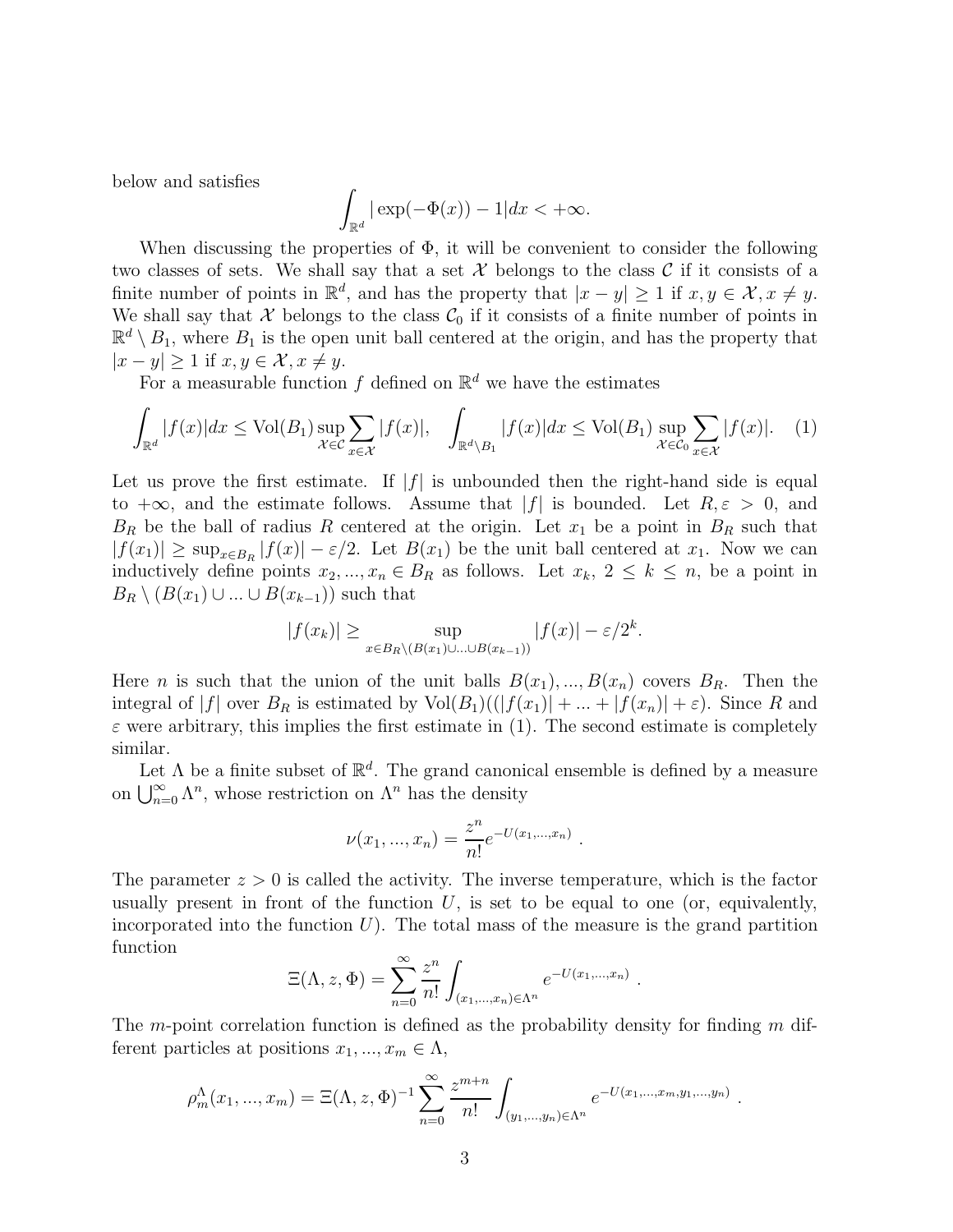The corresponding measure on the space of all configurations of particles on the set  $\Lambda$ (Gibbs measure) will be denoted by  $\mu^{\Lambda}$ . Given another set  $\Lambda_0 \subseteq \Lambda$ , we can consider the measure  $\mu_{\Lambda_0}^{\Lambda}$  obtained as a restriction of the measure  $\mu^{\Lambda}$  to the set of particle configurations on  $\Lambda_0$ .

Given a potential of pair interaction  $\Phi(x)$ , we define  $g(x) = e^{-\Phi(x)} - 1$ ,  $x \in \mathbb{R}^d$ . We shall make the following three assumptions:

$$
g(x) = g(-x) \ge -a > -1 \quad \text{almost surely} \quad \text{for} \quad |x| \ge 1. \tag{2}
$$

 $q(x) = -1$  almost surely for  $|x| < 1$ . (3)

For some element of the equivalence class of  $q$  we have

$$
\sup_{\mathcal{X}\in\mathcal{C}_0} \sum_{x\in\mathcal{X}} |g(x)| \le c < +\infty.
$$
 (4)

Clearly, any function  $q(x)$  which satisfies (2)-(3) defines a hard core potential of pair interaction via

$$
\Phi(x) = -\ln(g(x) + 1) .
$$

From (4) it easily follows that  $\Phi$  is regular and stable. Indeed, it is regular due to (1), while the stability follows from

$$
U(x_1, ..., x_n) = -\frac{1}{2} \sum_{i=1}^n \sum_{j \neq i} \ln(1 + g(x_j - x_i)) \ge
$$
  

$$
-\frac{1}{2} n \sup_{\mathcal{X} \in \mathcal{C}_0} \sum_{x \in \mathcal{X}} |g(x)| \ge -\frac{1}{2} nc \quad \text{if } |x_i - x_j| \ge 1 \quad \text{for } i \neq j,
$$

and

$$
U(x_1, ..., x_n) = +\infty
$$
 if  $|x_i - x_j| < 1$  for  $i \neq j$ .

It is well known ([9], [8]) that for stable regular pair potentials the following two limits exist for sufficiently small z when  $\Lambda \to \mathbb{R}^d$  in a suitable manner (for example,  $\Lambda = [-k, k]^d$ and  $k \to \infty$ :

(a) There is a probability measure  $\mu^{\mathbb{R}^d}$  on the space of all locally finite configurations on  $\mathbb{R}^d$ , such that

$$
\mu_{\Lambda_0}^{\Lambda} \to \mu_{\Lambda_0}^{\mathbb{R}^d} \quad \text{as} \quad \Lambda \to \mathbb{R}^d \tag{5}
$$

for any finite set  $\Lambda_0 \subset \mathbb{R}^d$ .

(b) All the correlation functions converge to the infinite volume correlation functions. Namely,

ess sup<sub>x<sub>1</sub>,...x<sub>m</sub> ∈ 
$$
\Lambda_0
$$</sub> | $\rho_m^{\Lambda}(x_1,...,x_m) - \rho_m(x_1,...,x_m)$ |  $\to 0$  as  $\Lambda \to \mathbb{Z}^d$  (6)

for any finite set  $\Lambda_0 \subset \mathbb{R}^d$ . The infinite volume correlation functions  $\rho_m$  are the probability densities for finding m different particles at positions  $x_1, ..., x_m \in \mathbb{R}^d$  corresponding to the measure  $\mu^{\mathbb{R}^d}$ .

To make these statements precise we formulate them as the following lemma (here we take into account that (2)-(4) imply that the potential is regular and stable).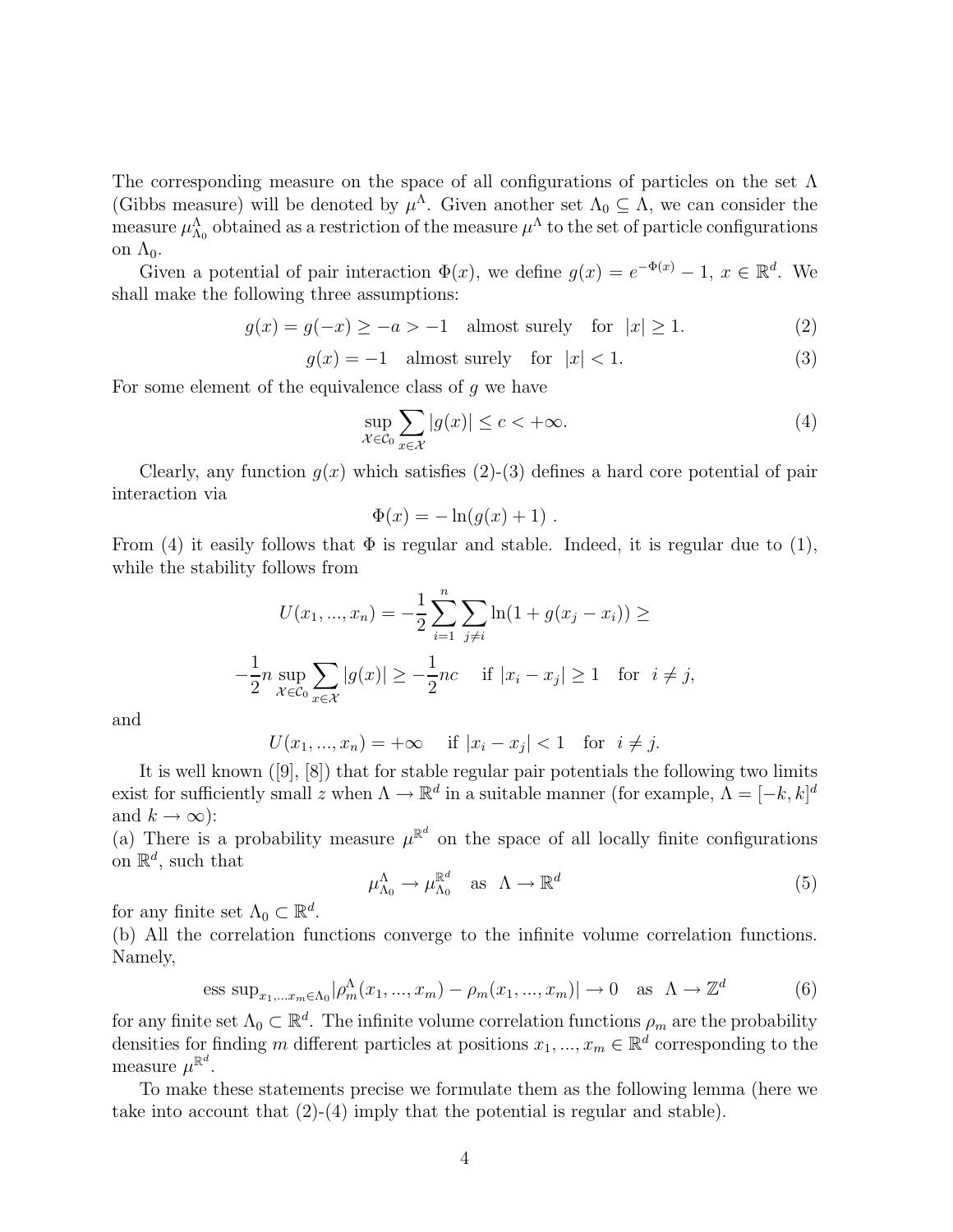**Lemma 2.1.** ([9], [8]) Assuming that (2)-(4) hold, there is a positive  $\overline{z} = \overline{z}(a, c)$ , such that (5) and (6) hold for all  $0 < z \leq \overline{z}$  when  $\Lambda = [-k, k]^d$  and  $k \to \infty$ .

Thus, a pair potential defines a sequence of infinite volume correlation functions for sufficiently small values of activity. Note that all the correlation functions are translation invariant,

$$
\rho_m(x_1, ..., x_m) = \rho_m(x_1 + a, ..., x_m + a)
$$
 for any  $a \in \mathbb{R}^d$ .

Thus,  $\rho_1$  is a constant,  $\rho_2$  can be considered as a function of one variable, etc. Let  $\overline{\rho}_m$  be the function of  $m-1$  variables, such that

$$
\rho_m(x_1, ..., x_m) = \overline{\rho}_m(x_2 - x_1, ..., x_m - x_1) \ . \tag{7}
$$

The main result of this paper is the following theorem.

**Theorem 2.2.** Let  $0 < r < 1$  be a constant. Let  $\overline{\rho}_1$  be a constant, and let  $\overline{\rho}_2(x)$ ,  $x \in \mathbb{R}^d$ , be a function that satisfies

$$
\overline{\rho}_2(x) = 0 \quad \text{for } |x| < 1; \quad \overline{\rho}_2(x) = \overline{\rho}_2(-x), \quad \text{and}
$$
\n
$$
\sup_{\mathcal{X} \in \mathcal{C}_0} \sum_{x \in \mathcal{X}} |\overline{\rho}_2(x) - \overline{\rho}_1^2| \le r\overline{\rho}_1^2.
$$

Then for all sufficiently small values of  $\overline{\rho}_1$  there are a potential  $\Phi(x)$ , which satisfies (2)-(4), and a value of activity z, such that  $\overline{\rho}_1$  and  $\overline{\rho}_2(x)$  are the first and the second correlation functions, respectively, for the system defined by  $(z, \Phi)$ .

Remark. As will seen from the proof of the theorem, the pair potential and the activity corresponding to given  $\overline{\rho}_1$  and  $\overline{\rho}_2(x)$  are unique, if we restrict consideration to sufficiently small values of  $\Phi$  and z.

The outline of the proof is the following. In Sections 3 and 4, assuming that a pair potential and a value of the activity exist, we express the correlation functions (or, rather, the cluster functions, which are closely related to the correlation functions) in terms of the pair potential and the activity. This relationship can be viewed as an equation for unknown  $\Phi$  and z. In Section 5 we use the contracting mapping principle to demonstrate that this equation has a solution. In Section 6 we provide the technical estimates needed to prove that the right hand side of the equation on  $\Phi$  and z is indeed a contraction.

#### 3 Cluster Functions and Ursell Functions

In this section we shall obtain a useful expression for cluster functions in terms of the pair potential. The cluster functions are closely related to the correlation functions. Some of the general well-known facts will be stated in this section without proofs. The reader is referred to Chapter 4 of [9] for a more detailed exposition.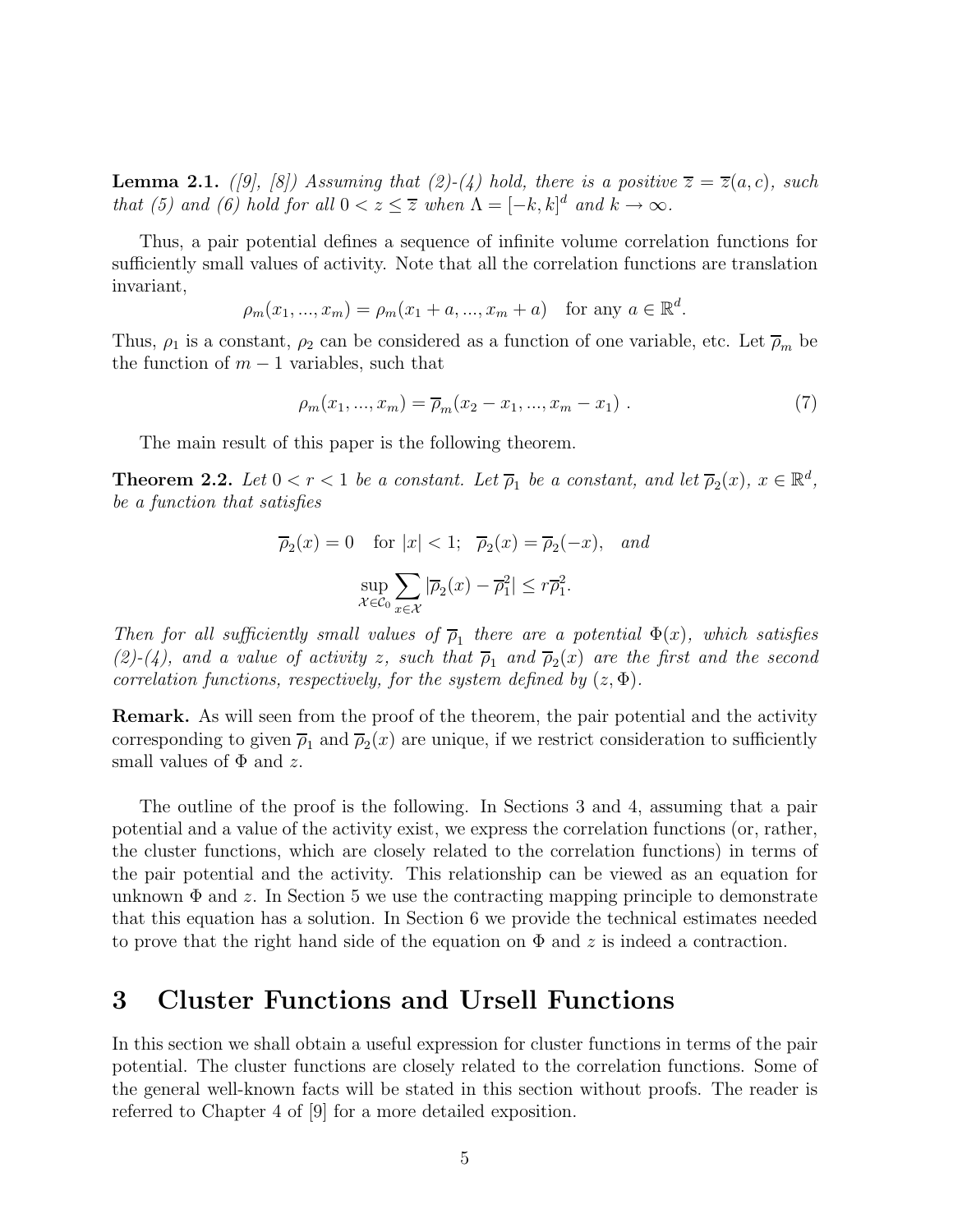Let A be the complex vector space of sequences  $\psi$ ,

$$
\psi = (\psi_m(x_1, \ldots, x_m))_{m \geq 0}
$$

such that, for each  $m \geq 1$ ,  $\psi_m$  is an essentially bounded measurable function on  $\mathbb{R}^{md}$ , and  $\psi_0$  is a complex number. It will be convenient to represent a finite sequence  $(x_1, ..., x_m)$ by a single letter  $X = (x_1, ..., x_m)$ . We shall write

$$
\psi(X) = \psi_m(x_1, \ldots, x_m).
$$

Let now  $\psi^1, \psi^2 \in A$ . We define

$$
\psi^1 * \psi^2(X) = \sum_{Y \subseteq X} \psi^1(Y) \psi^2(X \backslash Y),
$$

where the summation is over all subsequences Y of X and  $X\Y$  is the subsequence of X obtained by striking out the elements of Y in X.

**Remark on Notation.** Let us stress that the inclusion  $Y \subseteq X$  means here that Y is a subsequence of  $X$ , rather than a simple set-theoretic inclusion. Below we shall also use the notation  $X \cup Y$  for the sequence obtained by adjoining X and Y.

Let  $A_+$  be the subspace of A formed by the elements  $\psi$  such that  $\psi_0 = 0$ . Let 1 be the unit element of  $A$  (  $\mathbf{1}_0 = 1, \mathbf{1}_m \equiv 0$  for  $m \ge 1$ ).

We define the mapping  $\Gamma$  of  $A_+$  onto  $1+A_+$ :

$$
\Gamma \varphi = \mathbf{1} + \varphi + \frac{\varphi * \varphi}{2!} + \frac{\varphi * \varphi * \varphi}{3!} + \dots
$$

The mapping  $\Gamma$  has an inverse  $\Gamma^{-1}$  on  $1 + A_{+}$ :

$$
\Gamma^{-1}(\mathbf{1} + \varphi') = \varphi' - \frac{\varphi' * \varphi'}{2} + \frac{\varphi' * \varphi' * \varphi'}{3} - \dots
$$

It is easy to see that  $\Gamma \varphi(X)$  is the sum of the products  $\varphi(X_1)...\varphi(X_r)$  corresponding to all the partitions of X into subsequences  $X_1, ..., X_r$ . If  $\varphi \in A_+$  and  $\psi = \Gamma \varphi$ , the first few components of  $\psi$  are

$$
\psi_0 = 1;
$$
  $\psi_1(x_1) = \varphi_1(x_1);$   $\psi_2(x_1, x_2) = \varphi_2(x_1, x_2) + \varphi_1(x_1)\varphi_1(x_2).$ 

Let  $\Phi$  be a pair correlation function which satisfies (2)-(4), and let  $z \le \overline{z}(a, c)$ . Note that the sequence of correlation functions  $\rho = (\rho_m)_{m \geq 0}$  (with  $\rho_0 = 1$ ) is an element of  $1 + A_+$ .

**Definition 3.1.** The cluster functions  $\omega_m(x_1, ..., x_m)$ ,  $m \ge 1$  are defined by

$$
\omega = \Gamma^{-1} \rho.
$$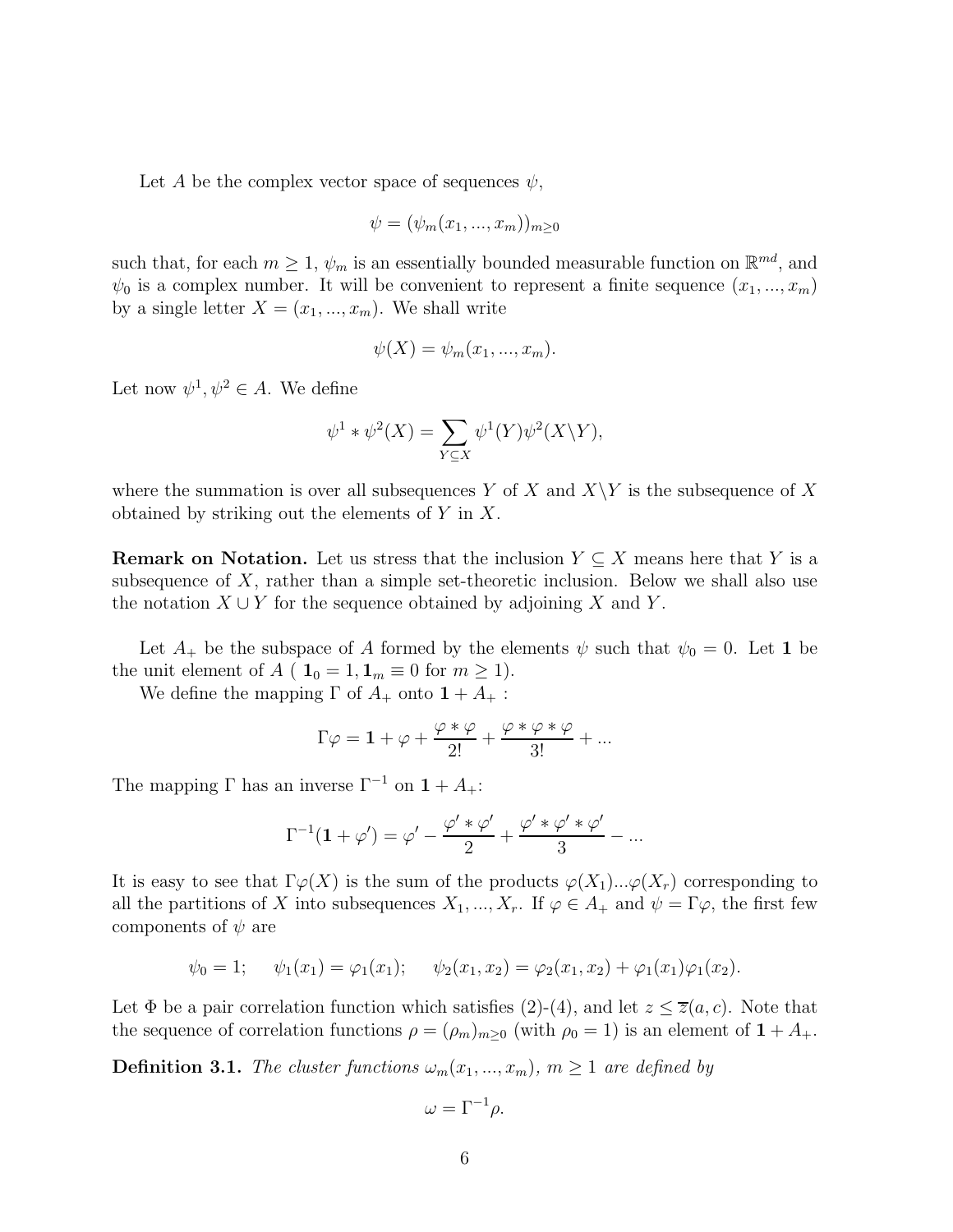Thus,

$$
\omega_1(x_1) = \rho_1(x_1);
$$
  $\omega_2(x_1, x_2) = \rho_2(x_1, x_2) - \rho_1(x_1)\rho_1(x_2),$ 

or, equivalently,

$$
\overline{\omega}_1 = \overline{\rho}_1; \quad \overline{\omega}_2(x) = \overline{\rho}_2(x) - \overline{\rho}_1^2
$$

where  $\overline{\omega}_m$  are defined by

$$
\omega_m(x_1, ..., x_m) = \overline{\omega}_m(x_2 - x_1, ..., x_m - x_1).
$$

Let  $\psi \in \mathbf{1} + A_+$  be defined by

$$
\psi_0 = 1;
$$
\n $\psi_m(x_1, ..., x_m) = e^{-U(x_1, ..., x_m)}$ .

Define also

$$
\varphi = \Gamma^{-1} \psi \ .
$$

**Definition 3.2.** The functions  $\psi_m$  and  $\varphi_m$  are called Boltzmann factors and Ursell functions, respectively.

**Lemma 3.3.** ([9]) There is a positive constant  $\overline{z}(a, c)$  such that for all  $z \leq \overline{z}(a, c)$  the cluster functions can be expressed in terms of the Ursell functions as follows

$$
\omega_m(x_1, ..., x_m) = z^m \sum_{n=0}^{\infty} \frac{z^n}{n!} \int_{(y_1, ..., y_n) \in \mathbb{R}^{nd}} \varphi_{m+n}(x_1, ..., x_m, y_1, ..., y_n) .
$$

We shall later need certain estimates on the Ursell functions in terms of the potential. To this end we obtain a recurrence formula on a set of functions related to the Ursell functions. Given  $X = (x_1, ..., x_m)$ , we define the operator  $D_X : A \to A$  by

$$
(D_X \psi)_n(y_1, ..., y_n) = \psi_{m+n}(x_1, ..., x_m, y_1, ..., y_n) .
$$

Then define

$$
\widetilde{\varphi}_X = \psi^{-1} * D_X \psi \ ,
$$

where  $\psi$  is the sequence of Boltzmann factors, and  $\psi^{-1}$  is such that  $\psi^{-1} * \psi = 1$ . It can be seen that

$$
\varphi_{1+n}(x_1, y_1, \ldots, y_n) = \widetilde{\varphi}_{x_1}(y_1, \ldots, y_n) \tag{8}
$$

and that the functions  $\widetilde{\varphi}_X$  satisfy a certain recurrence relation, which we state here as a lemma.

**Lemma 3.4.** ([9]) Let  $X = (x_1, ..., x_m)$ ,  $Y = (y_1, ..., y_n)$ , and  $Z = (z_1, ..., z_s)$  be a generic subsequence of Y, whose length will be denoted by  $|Z|$ . The functions  $\widetilde{\varphi}_X$  satisfy the following recurrence relation

$$
\widetilde{\varphi}_X(Y) = \exp\left(-\sum_{i=2}^m \Phi(x_i - x_1)\right) \sum_{Z \subseteq Y} \prod_{j=1}^{|Z|} (\exp(-\Phi(z_j - x_1)) - 1) \widetilde{\varphi}_{Z \cup X \setminus x_1}(Y \setminus Z) ,\qquad(9)
$$

where  $m \ge 1$ ,  $n \ge 0$ , and  $\widetilde{\varphi}_X(Y) = \mathbf{1}$  if  $m = 0$ .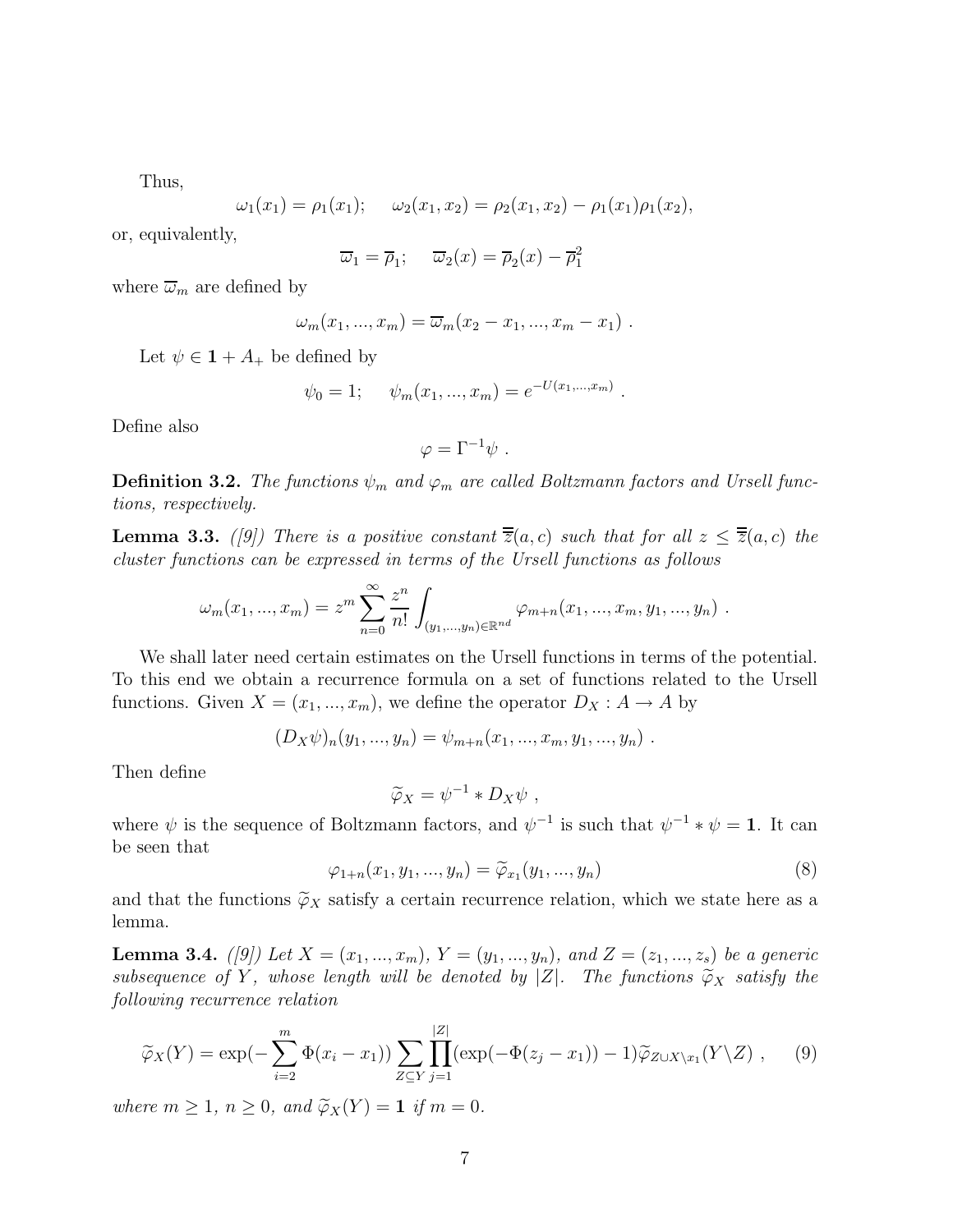## 4 Equations Relating the Potential, the Activity, and the Cluster Functions

In this section we shall recast the main theorem in terms of the cluster functions and examine a system of equations, which relates the first two cluster functions with the pair potential and the activity.

First, Theorem 2.2 can clearly be re-formulated as follows

**Proposition 4.1.** Let  $0 < r < 1$  be a constant. Given any sufficiently small constant  $\overline{\omega}_1$ and any function  $\overline{\omega}_2(x)$ , such that

$$
\overline{\omega}_2(x) = -\overline{\omega}_1^2 \quad \text{for } |x| < 1; \quad \overline{\omega}_2(x) = \overline{\omega}_2(-x), \quad \text{and}
$$
\n
$$
\sup_{\mathcal{X} \in \mathcal{C}_0} \sum_{x \in \mathcal{X}} |\overline{\omega}_2(x)| \le r\overline{\omega}_1^2,
$$

there are a potential  $\Phi(x)$ , which satisfies (2)-(4), and a value of activity z, such that  $\overline{\omega}_1$ and  $\overline{\omega}_2(x)$  are the first and the second cluster functions respectively for the system defined by  $(z, \Phi)$ .

Consider the power expansions for  $\omega_1$  and  $\omega_2$ , which are provided by Lemma 3.3. Let us single out the first term in both expansions. Note the translation invariance of the functions  $\omega_m$  and  $\varphi_m$  and the fact that  $\varphi(x_1, x_2) = g(x_1 - x_2)$ .

$$
\overline{\omega}_1 = z + z^2 \sum_{n=1}^{\infty} \frac{z^{n-1}}{n!} \int_{(y_1,\dots,y_n)\in\mathbb{R}^{nd}} \overline{\varphi}_{1+n}(y_1,\dots,y_n) ,
$$
\n(10)

$$
\overline{\omega}_2(x) = z^2 g(x) + z^3 \sum_{n=1}^{\infty} \frac{z^{n-1}}{n!} \int_{(y_1, \dots, y_n) \in \mathbb{R}^{nd}} \overline{\varphi}_{2+n}(x, y_1, \dots, y_n) ,
$$
 (11)

where  $\overline{\varphi}_m$  is the function of  $m-1$  variables, such that

$$
\varphi_m(x_1,...,x_m)=\overline{\varphi}_m(x_2-x_1,...,x_m-x_1).
$$

Let

$$
A(z,g) = \sum_{n=1}^{\infty} \frac{z^{n-1}}{n!} \int_{(y_1,...,y_n)\in\mathbb{R}^{nd}} \overline{\varphi}_{1+n}(y_1,...,y_n) ,
$$
  

$$
B(z,g)(x) = \sum_{n=1}^{\infty} \frac{z^{n-1}}{n!} \int_{(y_1,...,y_n)\in\mathbb{R}^{nd}} \overline{\varphi}_{2+n}(x, y_1,...,y_n) .
$$

Thus equations (10) and (11) can be rewritten as follows

$$
z = \overline{\omega}_1 - z^2 A(z, g) \tag{12}
$$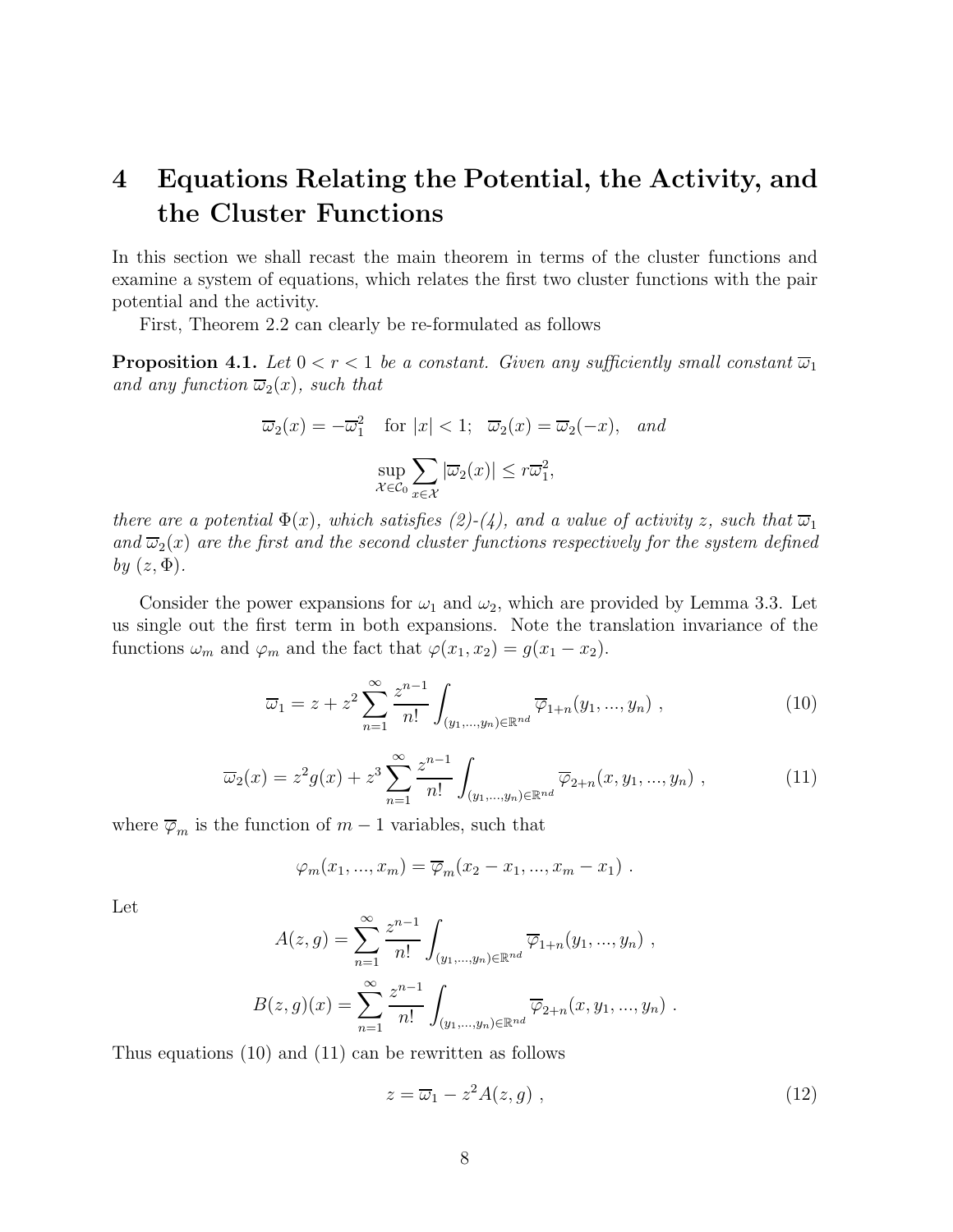$$
g = \frac{\overline{\omega}_2}{z^2} - zB(z, g) \tag{13}
$$

Instead of looking at (12)-(13) as a formula defining  $\overline{\omega}_1$  and  $\overline{\omega}_2$  by a given pair potential and the activity, we can instead consider the functions  $\overline{\omega}_1$  and  $\overline{\omega}_2$  fixed, and g and z unknown. Thus, Proposition 4.1 follows from the following.

**Proposition 4.2.** If  $\overline{\omega}_1$  and  $\overline{\omega}_2$  satisfy the assumptions of Proposition 4.1, then the system (12)-(13) has a solution  $(z, g)$ , such that the function g satisfies (2)-(4) and  $z \le \overline{z}(a, c)$ .

#### 5 Proof of the Main Result

This section is devoted to the proof of Proposition 4.2. We shall need the following notations. Let  $\mathcal G$  be the space of measurable functions g, which satisfy (2)-(4) with some  $a, c < \infty$ . Let

$$
||g|| = \sup_{\mathcal{X} \in \mathcal{C}_0} \sum_{x \in \mathcal{X}} |g(x)|. \tag{14}
$$

(To be more precise, the space  $\mathcal G$  consists of equivalence classes - we do not distinguish between functions which are equal almost surely. We assume that the element of the equivalence class that minimizes the expression in the right hand side of (14) is used in the definition of  $||g||$ .

Note that  $||g||$  is not a norm, since G is not a linear space, however  $d(g_1, g_2) = ||g_1 - g_2||$ is a metric on the space G. Let  $\mathcal{G}_c$  be the set of elements of G for which  $||g|| \leq c$ . Note that if  $c < 1$  then all elements of  $\mathcal{G}_c$  satisfy (2) with  $a = c$ .

We also define  $I_{z_0}^{a_1, a_2} = [a_1 z_0, a_2 z_0]$ . Let  $D = I_{z_0}^{a_1, a_2} \times \mathcal{G}_c$ . Note that if  $c < 1$  then  $(z, g) \in D$  implies that  $z \le \min(\overline{z}(c, c), \overline{\overline{z}}(c, c))$  if  $z_0$  is sufficiently small. Thus, the infinite volume correlation functions and cluster functions are correctly defined for  $(z, g) \in D$  if  $z_0$  is sufficiently small.

Let us define an operator Q on the space of pairs  $(z, g) \in D$  by  $Q(z, g) = (z', g')$ , where

$$
z' = \overline{\omega}_1 - z^2 A(z, g) \tag{15}
$$

$$
g'(x) = \frac{\overline{\omega}_2(x)}{z^2} - zB(z, g)(x) \quad \text{for } x \ge 1; \quad g'(x) = -1 \quad \text{for } x < 1. \tag{16}
$$

We shall prove the following lemma.

**Lemma 5.1.** Let  $0 < r < 1$  be a constant. There exist positive constants  $a_1 < 1$ ,  $a_2 > 1$ , and  $c < 1$  such that the equation  $(z, g) = Q(z, g)$  has a solution  $(z, g) \in D$  for all sufficiently small  $z_0$  if

$$
\overline{\omega}_1 = z_0; \quad \overline{\omega}_2(x) = -\overline{\omega}_1^2 \quad \text{for } |x| < 1; \quad \overline{\omega}_2(x) = \overline{\omega}_2(-x), \quad \text{and}
$$
\n
$$
\sup_{\mathcal{X} \in \mathcal{C}_0} \sum_{x \in \mathcal{X}} |\overline{\omega}_2(x)| \le r\overline{\omega}_1^2.
$$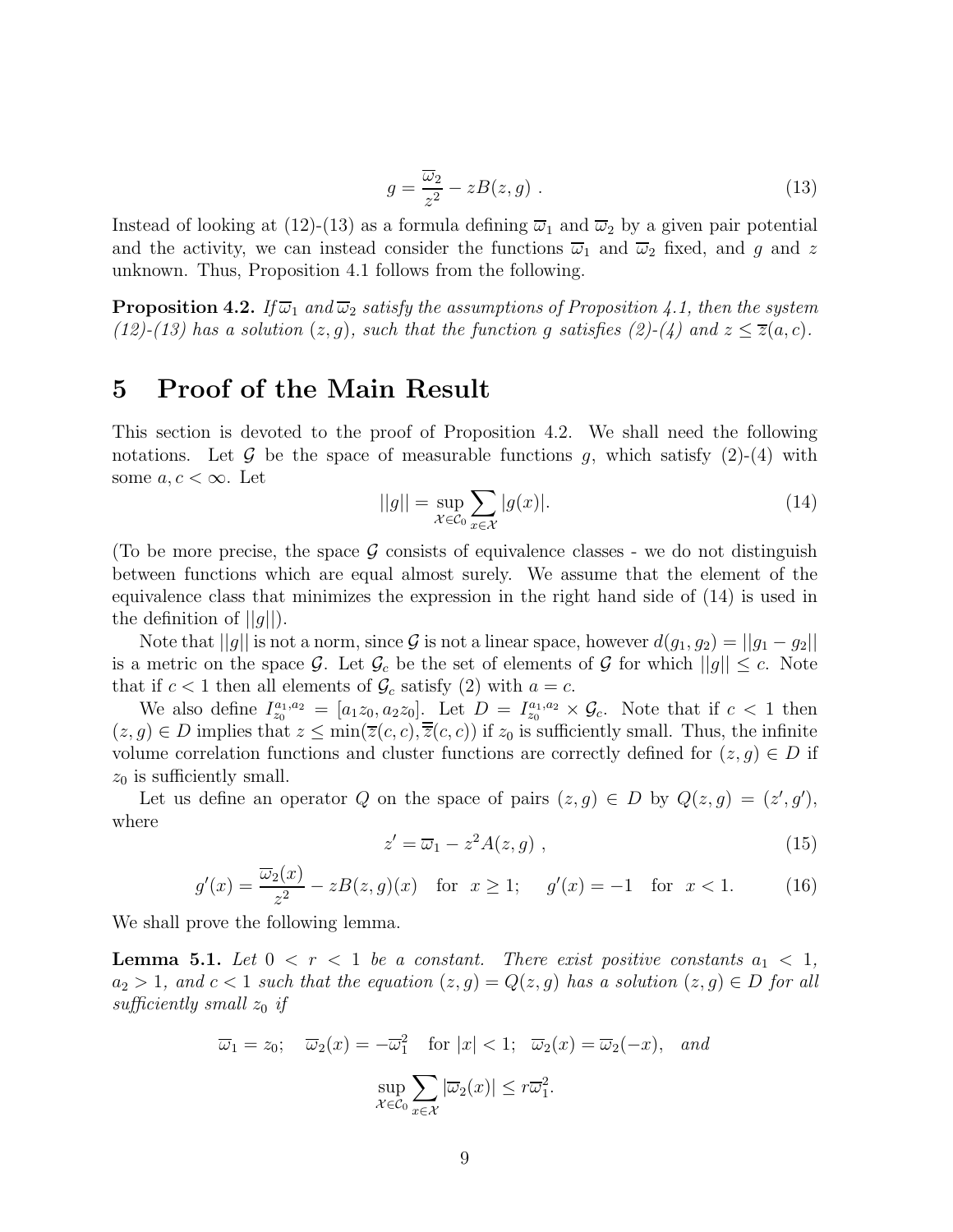Before we prove this lemma, let us verify that it implies Proposition 4.2. Let  $0 < r < 1$ be fixed, and let  $\overline{\omega}_1$  and  $\overline{\omega}_2$  verify the assumptions of Lemma 5.1. Let  $(z, g)$  be the solution of  $(z, g) = Q(z, g)$ , whose existence is guaranteed by Lemma 5.1. Let  $\overline{\omega}'_1$  and  $\overline{\omega}'_2$  be the first two cluster functions corresponding to the pair  $(z, g)$ . Note that  $\overline{\omega}_1$  and  $\overline{\omega}'_1$  satisfy the same equation

$$
z = \overline{\omega}_1 - z^2 A(z, g) \; ; \quad z = \overline{\omega}'_1 - z^2 A(z, g) \; .
$$

Therefore,  $\overline{\omega}_1 = \overline{\omega}'_1$ . The functions  $\overline{\omega}_2$  and  $\overline{\omega}'_2$  also satisfy the same equation

$$
g(x) = \frac{\overline{\omega}_2(x)}{z^2} - zB(z, g)(x) \; ; \quad g(x) = \frac{\overline{\omega}_2'(x)}{z^2} - zB(z, g)(x) \; ; \quad \text{for } x \ge 1.
$$

Thus,  $\overline{\omega}_2(x) = \overline{\omega}'_2(x)$  for  $x \ge 1$ . The fact that  $\overline{\omega}_2(x) = \overline{\omega}'_2(x)$  for  $x < 1$  follows from

$$
\overline{\omega}_2(x) = -\overline{\omega}_1^2 = -\overline{\omega}_1'^2 = \overline{\omega}_2'(x) \quad \text{for } x < 1.
$$

Thus it remains to prove Lemma 5.1. The proof will be based on the fact that for small  $z_0$  the operator  $Q: D \to D$  is a contraction in an appropriate metric. Define

$$
d_{z_0}(z_1, z_2) = \frac{h|z_1 - z_2|}{z_0}
$$

.

The value of the constant h will be specified later. Now the metric on  $D$  is given by

$$
\rho((z_1,g_1),(z_2,g_2))=d_{z_0}(z_1,z_2)+d(g_1,g_2).
$$

Lemma 5.1 clearly follows from the contracting mapping principle and the following lemma

**Lemma 5.2.** Let  $0 < r < 1$  be a constant. There exist positive constants  $a_1 < 1$ ,  $a_2 > 1$ , and  $c < 1$  such that for all sufficiently small  $z_0$  the operator Q acts from the domain D into itself and is uniformly contracting in the metric  $\rho$  for some value of  $h > 0$ , provided that

$$
\overline{\omega}_1 = z_0; \quad \overline{\omega}_2(x) = -\overline{\omega}_1^2 \quad \text{for } |x| < 1; \quad \overline{\omega}_2(x) = \overline{\omega}_2(-x), \quad \text{and}
$$
\n
$$
\sup_{\mathcal{X} \in \mathcal{C}_0} \sum_{x \in \mathcal{X}} |\overline{\omega}_2(x)| \le r\overline{\omega}_1^2.
$$

*Proof.* Take  $c = \frac{r+2}{3}$  $\frac{+2}{3}$ ,  $a_1 = \sqrt{\frac{2r}{r+1}}$ ,  $a_2 = 2$ . We shall need certain estimates on the values of  $A(z, g)$  and  $B(z, g)$  for  $(z, g) \in D$ . Namely, there exist universal constants  $u_1, ..., u_6$ , such that for sufficiently small  $z_0$  we have

$$
\sup_{(z,g)\in D} |A(z,g)| \le u_1 . \tag{17}
$$

$$
\sup_{(z,g)\in D} \sup_{\mathcal{X}\in\mathcal{C}_0} \sum_{x\in\mathcal{X}} |B(z,g)(x)| \le u_2.
$$
 (18)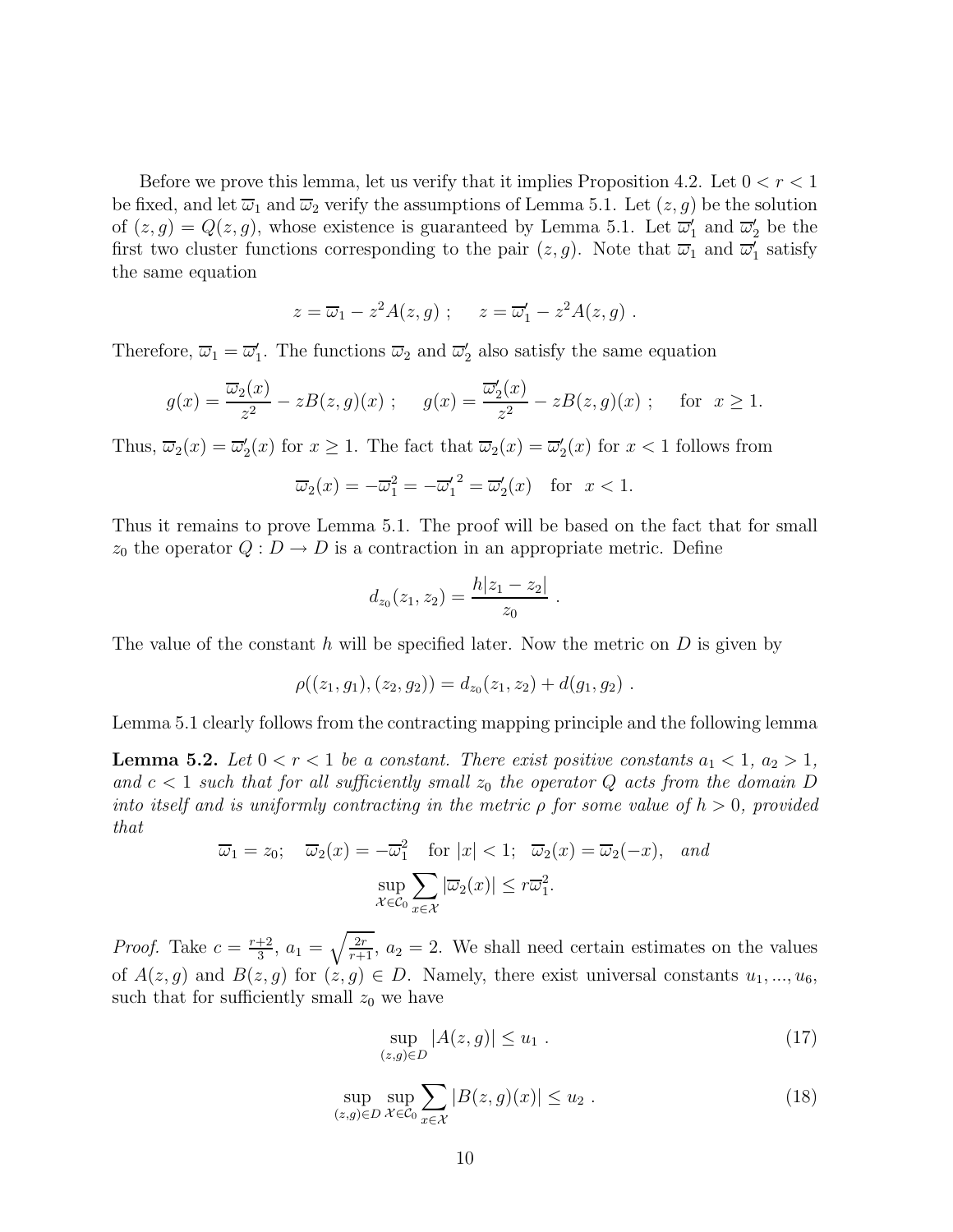$$
\sup_{(z_1,g),(z_2,g)\in D} |A(z_1,g) - A(z_2,g)| \le u_3 |z_1 - z_2|.
$$
 (19)

$$
\sup_{(z,g_1),(z,g_2)\in D} |A(z,g_1) - A(z,g_2)| \le u_4 d(g_1,g_2).
$$
 (20)

$$
\sup_{(z_1,g),(z_2,g)\in D} \sup_{\mathcal{X}\in\mathcal{C}_0} \sum_{x\in\mathcal{X}} |B(z_1,g)(x) - B(z_2,g)(x)| \le u_5 |z_1 - z_2|.
$$
 (21)

$$
\sup_{(z,g_1),(z,g_2)\in D} \sup_{\mathcal{X}\in\mathcal{C}_0} \sum_{x\in\mathcal{X}} |B(z,g_1)(x) - B(z,g_2)(x)| \le u_6 d(g_1,g_2).
$$
 (22)

These estimates follow from Lemma 6.1 below. For now, assuming that they are true, we continue with the proof of Lemma 5.2. The fact that  $QD \subseteq D$  is guaranteed by the inequalities

$$
z_0 + (a_2 z_0)^2 u_1 \le a_2 z_0 , \qquad (23)
$$

$$
z_0 - (a_2 z_0)^2 u_1 \ge a_1 z_0 , \qquad (24)
$$

$$
\frac{rz_0^2}{(a_1z_0)^2} + a_2z_0u_2 \le c \ . \tag{25}
$$

It is clear that  $(23)-(25)$  hold for sufficiently small  $z_0$ . Let us now demonstrate that for some  $h$  and for all sufficiently small  $z_0$  we have

$$
\rho(Q(z_1, g_1), Q(z_2, g_2)) \le \frac{1}{2}\rho((z_1, g_1), (z_2, g_2)) \quad \text{if} \quad (z_1, g_1), (z_2, g_2) \in D. \tag{26}
$$

First, taking (17), (19), and (20) into account, we note that

$$
d_{z_0}(z_1^2A(z_1, g_1), z_2^2A(z_2, g_2)) \le d_{z_0}(z_1^2A(z_1, g_1), z_2^2A(z_1, g_1)) +
$$
  
\n
$$
d_{z_0}(z_2^2A(z_1, g_1), z_2^2A(z_2, g_1)) + d_{z_0}(z_2^2A(z_2, g_1), z_2^2A(z_2, g_2)) \le
$$
  
\n
$$
\frac{u_1h|z_1^2 - z_2^2|}{z_0} + \frac{u_3h(a_2z_0)^2|z_1 - z_2|}{z_0} + \frac{u_4h(a_2z_0)^2d(g_1, g_2)}{z_0}.
$$

If h is fixed, the right hand side of this inequality can be estimated from above, for all sufficiently small  $z_0$ , by 1

$$
\frac{1}{6}(d_{z_0}(z_1,z_2)+d(g_1,g_2)).
$$

Similarly,

$$
\sup_{\mathcal{X}\in\mathcal{C}_0}\sum_{x\in\mathcal{X}}|z_1B(z_1,g_1)(x)-z_2B(z_2,g_2)(x)| \leq \sup_{\mathcal{X}\in\mathcal{C}_0}\sum_{x\in\mathcal{X}}|z_1B(z_1,g_1)(x)-z_2B(z_1,g_1)(x)| +
$$
  
\n
$$
\sup_{\mathcal{X}\in\mathcal{C}_0}\sum_{x\in\mathcal{X}}|z_2B(z_1,g_1)(x)-z_2B(z_2,g_1)(x)| + \sup_{\mathcal{X}\in\mathcal{C}_0}\sum_{x\in\mathcal{X}}|z_2B(z_2,g_1)(x)-z_2B(z_2,g_2)(x)| \leq
$$
  
\n
$$
u_2|z_1-z_2| + u_5a_2z_0|z_1-z_2| + u_6a_2z_0d(g_1,g_2).
$$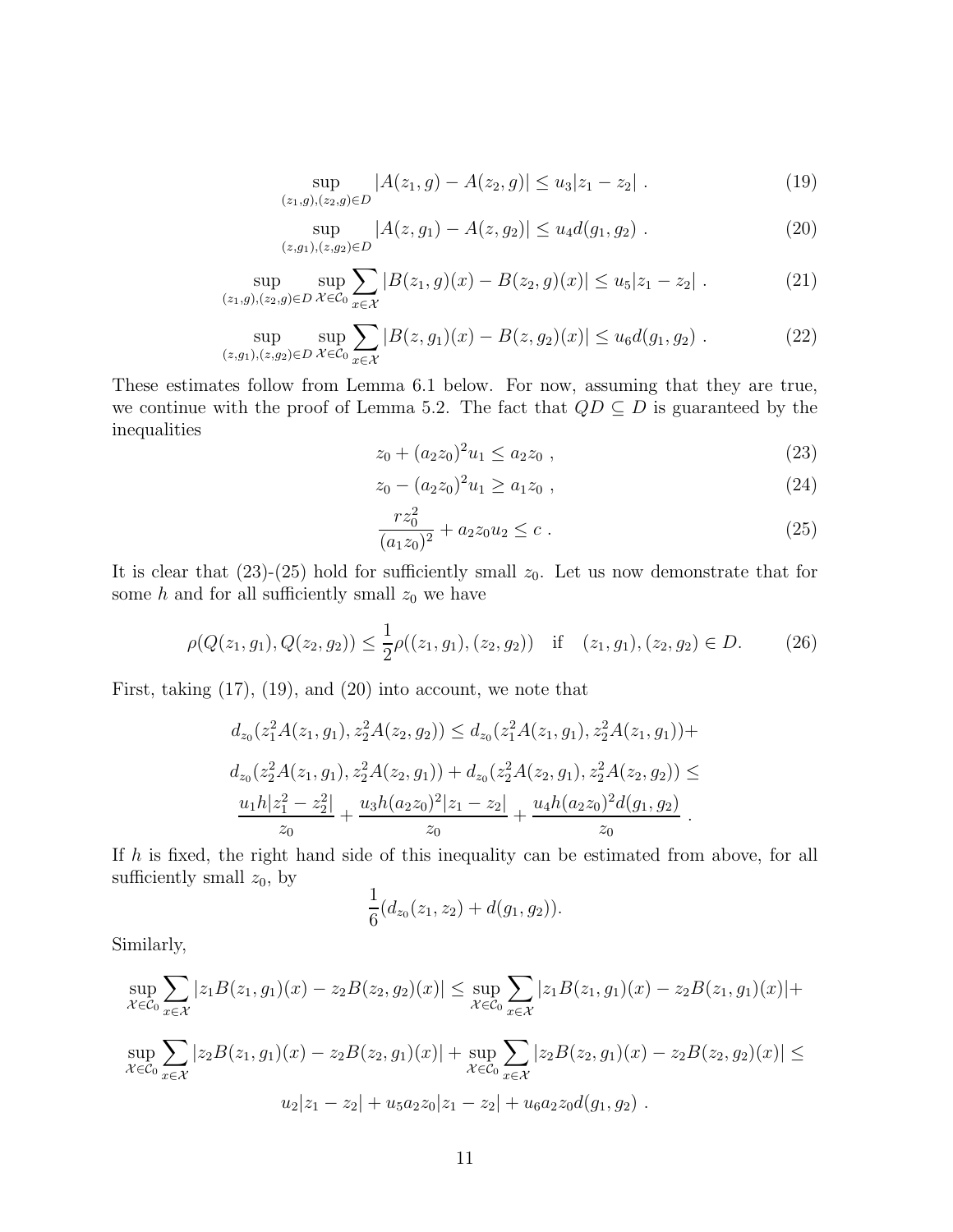Again, if  $h$  is fixed, the right hand side of this inequality can be estimated from above, for all sufficiently small  $z_0$ , by

$$
\frac{1}{6}(d_{z_0}(z_1,z_2)+d(g_1,g_2)).
$$

Finally, since  $r < 1$ ,

$$
\sup_{\mathcal{X}\in\mathcal{C}_0}\sum_{x\in\mathcal{X}}|\frac{\overline{\omega_2}(x)}{z_1^2}-\frac{\overline{\omega_2}(x)}{z_2^2}|\leq rz_0^2|\frac{1}{z_1^2}-\frac{1}{z_2^2}|\leq \frac{2a_2|z_1-z_2|}{a_1^4z_0}.
$$

We can now take  $h = \frac{12a_2}{a^4}$  $\frac{2a_2}{a_1^4}$ , which implies that the right hand side of the last inequality can be estimated from above by  $\frac{1}{6}d_{z_0}(z_1, z_2)$ . We have thus demonstrated the validity of  $(26)$ , which means that the operator Q is uniformly contracting. This completes the proof of the lemma. 囗

#### 6 Estimates on the Ursell Functions

In this section we shall derive certain estimates on the Ursell functions, which, in particular, will imply the inequalities (17)-(22).

**Lemma 6.1.** Suppose that the functions  $g_1(x)$  and  $g_2(x)$  satisfy (2)-(4) with  $a = c < 1$ . Let  $\varphi^k = (\varphi_m^k(x_1, ..., x_m))_{m \geq 0}, k = 1, 2$  be the corresponding Ursell functions. Then there exist constants  $q_1$  and  $q_2$  such that

$$
\sup_{\substack{y_1,\ldots,y_n \in \mathcal{C} \\ y_1, \ldots, y_n \in \mathcal{C}}} \sum_{y_1 \in \mathcal{Y}_1 \ldots y_n \in \mathcal{Y}_n} |\overline{\varphi}_{1+n}^k(y_1,\ldots,y_n)| \le n! q_1^{n+1}, \quad k = 1, 2,
$$
  

$$
\sup_{\substack{y_1,\ldots,y_n \in \mathcal{C} \\ y_1 \in \mathcal{Y}_1 \ldots y_n \in \mathcal{Y}_n}} |\overline{\varphi}_{1+n}^1(y_1,\ldots,y_n) - \overline{\varphi}_{1+n}^2(y_1,\ldots,y_n)| \le n! q_2^{n+1} ||g_1 - g_2||.
$$

Note that the inequalities (17)-(22) immediately follow from this lemma, estimate (1), and the definitions of  $A(z, g)$  and  $B(z, g)(x)$ .

Recall that in Section 3 we introduced the functions  $\widetilde{\varphi}_X(Y)$ , which were closely related to the Ursell functions. Given  $g_1(x)$  and  $g_2(x)$  which satisfy (2)-(4) with  $a = c < 1$ , we now define

$$
r^{k}(m, n) = \sup_{(x_1, ..., x_m)} \sup_{\mathcal{Y}_1, ..., \mathcal{Y}_n \in \mathcal{C}} \sum_{y_1 \in \mathcal{Y}_1... y_n \in \mathcal{Y}_n} |\widetilde{\varphi}_{(x_1, ..., x_m)}^{k}(y_1, ..., y_n)|, \quad k = 1, 2,
$$

$$
d(m,n) = \sup_{(x_1,...,x_m)} \sup_{\mathcal{Y}_1,...,\mathcal{Y}_n \in \mathcal{C}} \sum_{y_1 \in \mathcal{Y}_1...y_n \in \mathcal{Y}_n} |\tilde{\varphi}_{(x_1,...,x_m)}^1(y_1,...,y_n) - \tilde{\varphi}_{(x_1,...,x_m)}^2(y_1,...,y_n)|.
$$

We shall prove the following lemma.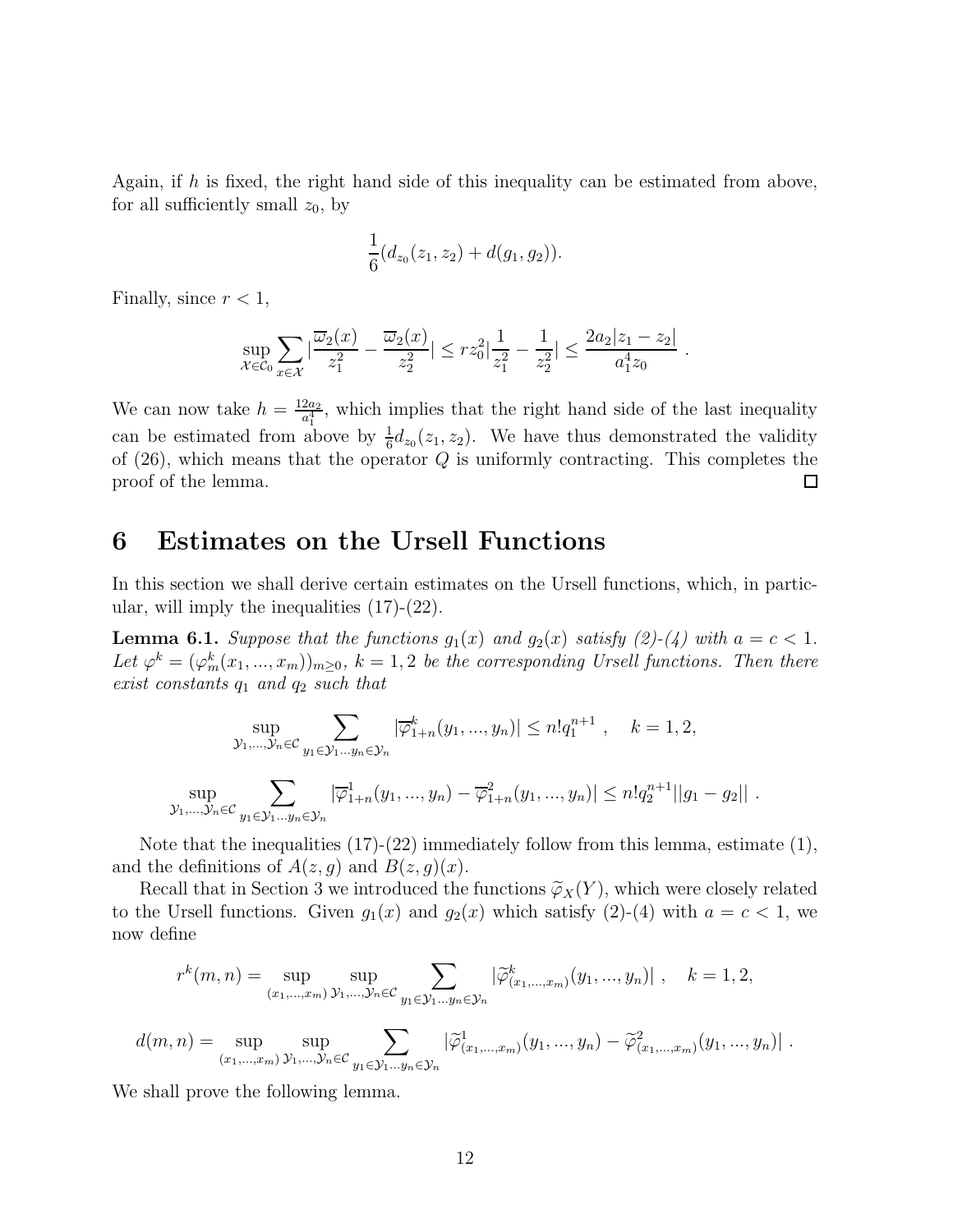**Lemma 6.2.** Suppose that the functions  $g_1(x)$  and  $g_2(x)$  satisfy (2)-(4) with  $a = c < 1$ . Then there exist constants  $q_1$  and  $q_2$  such that

$$
r^k(m,n) \le n!q_1^{m+n} \ , \quad k = 1,2,
$$
\n(27)

$$
d(m,n) \le n!q_2^{m+n}||g_1 - g_2||. \tag{28}
$$

Since we can express the Ursell functions in terms of  $\widetilde{\varphi}_X(Y)$  via (8), Lemma 6.2 immediately implies Lemma 6.1. It remains to prove Lemma 6.2.

*Proof of Lemma 6.2.* The estimate  $(27)$  can be obtained in the same way as  $(4.27)$ of [9], and thus we shall not prove it here. We proceed with the proof of (28).

In the definition of  $d(m, n)$  we can take the supremum over a restricted set of sequences  $(x_1, ... x_m)$ , namely those sequences, for which  $|x_j - x_i| \geq 1$  if  $i \neq j$ . Indeed, if  $|x_j - x_i| < 1$  for  $i \neq j$ , then  $\tilde{\varphi}^1_{(x_1,...,x_m)}(y_1,...,y_n) = \tilde{\varphi}^2_{(x_1,...,x_m)}(y_1,...,y_n) = 0$ , as follows from the definition of  $\widetilde{\varphi}_X(Y)$ .

Let  $f_k(x) = e^{-\Phi_k(x)} = g_k(x) + 1$ ,  $k = 1, 2$ . For a sequence  $X = (x_1, ..., x_m)$ , let

$$
F_k^X = \prod_{i=2}^m |f_k(x_i - x_1)|, \quad k = 1, 2,
$$

For a sequence  $Y = (y_1, ..., y_s)$  and a point  $x_1$ , let

$$
G_k^{Y,x_1} = \prod_{j=1}^s |g_k(y_j - x_1)|, \quad k = 1, 2.
$$

Note that

$$
F_k^X = \exp(\sum_{i=2}^m \ln(g_k(x_i - x_1) + 1)) \le
$$
  

$$
\le \exp(\sum_{i=2}^m g_k(x_i - x_1)) \le e^c \quad \text{if } |x_i - x_j| \ge 1 \text{ for } i \ne j.
$$
 (29)

If  $\mathcal{Y}_1, ..., \mathcal{Y}_s \in \mathcal{C}$  then

$$
\sum_{y_1 \in \mathcal{Y}_1 \dots y_s \in \mathcal{Y}_s} G_k^{Y, x_1} = \prod_{j=1}^s \sum_{y \in \mathcal{Y}_j} |g_k(y - x_1)| \le (c_0 + c)^s , \qquad (30)
$$

where  $c_0$  is the largest number of points separated by unit distance, which can fit inside a unit ball.

The proof of (28) will proceed via an induction on  $m + n$ . Assume that  $x_1, ..., x_m$  are separated by unit distance. From the recurrence relation (9) it follows that for  $m \geq 1$ 

$$
\sum_{y_1 \in \mathcal{Y}_1 \dots y_n \in \mathcal{Y}_n} |\widetilde{\varphi}^1_{(x_1,\dots,x_m)}(y_1,...,y_n) - \widetilde{\varphi}^2_{(x_1,\dots,x_m)}(y_1,...,y_n)| =
$$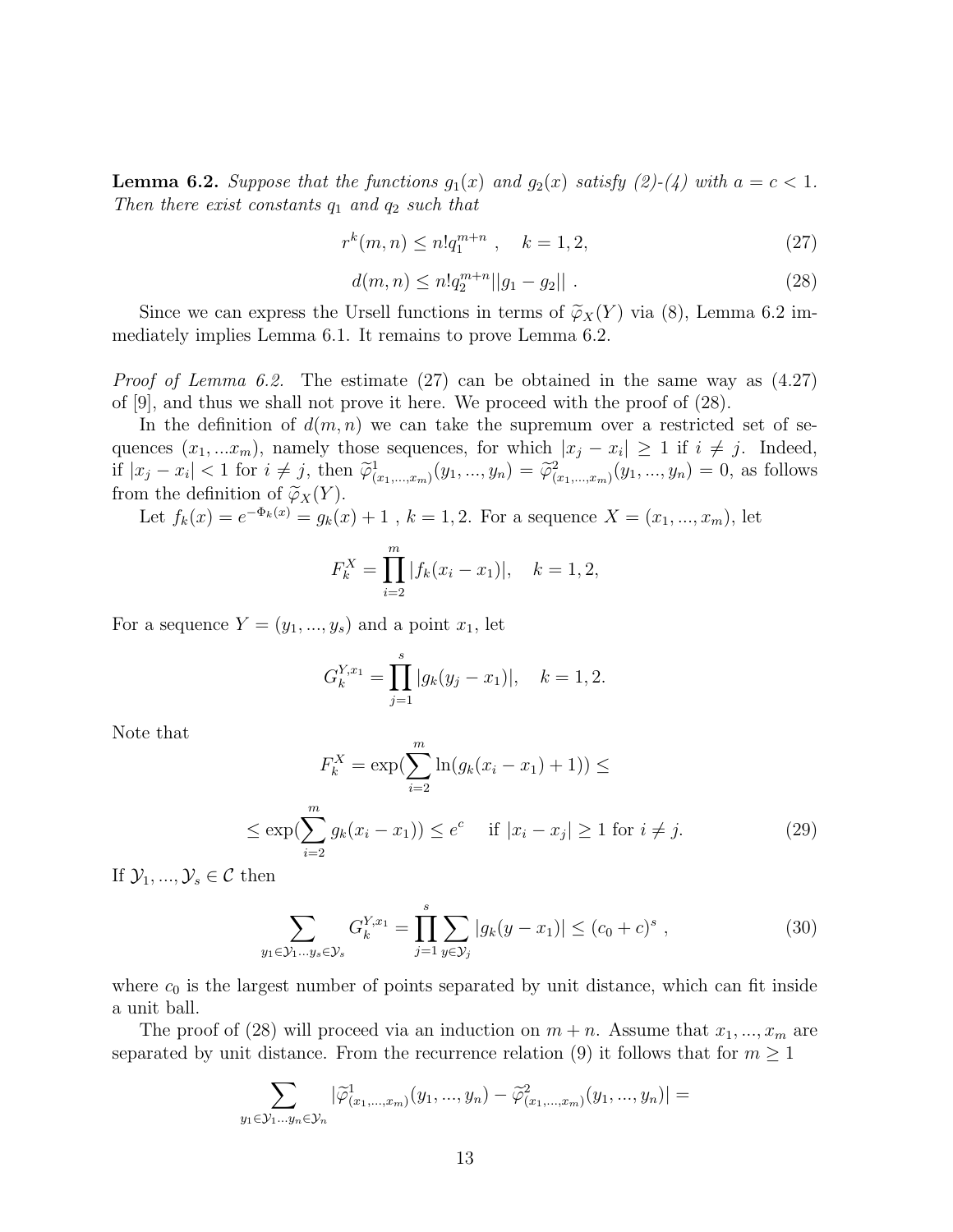$$
\sum_{y_1 \in \mathcal{Y}_1 \dots y_n \in \mathcal{Y}_n} |\prod_{i=2}^m f_1(x_i - x_1) \sum_{Z \subseteq Y} \prod_{j=1}^{|Z|} g_1(z_j - x_1) \widetilde{\varphi}_{Z \cup X \setminus x_1}^1(Y \setminus Z) -
$$
\n
$$
\prod_{i=2}^m f_2(x_i - x_1) \sum_{Z \subseteq Y} \prod_{j=1}^{|Z|} g_2(z_j - x_1) \widetilde{\varphi}_{Z \cup X \setminus x_1}^2(Y \setminus Z) | \leq I_1 + I_2,
$$

where

$$
I_{1} = \sum_{y_{1} \in \mathcal{Y}_{1} \dots y_{n} \in \mathcal{Y}_{n}} \sum_{Z \subseteq Y} \left| \prod_{i=2}^{m} f_{1}(x_{i} - x_{1}) \prod_{j=1}^{|Z|} g_{1}(z_{j} - x_{1}) (\widetilde{\varphi}_{Z \cup X \setminus x_{1}}^{1}(Y \setminus Z) - \widetilde{\varphi}_{Z \cup X \setminus x_{1}}^{2}(Y \setminus Z)) \right| ,
$$
  
\n
$$
I_{2} = \sum_{y_{1} \in \mathcal{Y}_{1} \dots y_{n} \in \mathcal{Y}_{n}} \sum_{Z \subseteq Y} \left| [\prod_{i=2}^{m} f_{1}(x_{i} - x_{1}) \prod_{j=1}^{|Z|} g_{1}(z_{j} - x_{1}) - \prod_{i=2}^{m} f_{2}(x_{i} - x_{1}) \prod_{j=1}^{|Z|} g_{2}(z_{j} - x_{1}) \right| \widetilde{\varphi}_{Z \cup X \setminus x_{1}}^{2}(Y \setminus Z) \right| .
$$

Note that there are  $\frac{n!}{s!(n-s)!}$  subsequences Z of the sequence Y, which are of length s. Rearranging the sum, so that to take it first over all possible values of s, and then over all possible subsequences of length  $s$ , we see that

$$
I_{1} \leq \sum_{s=0}^{n} \sum_{(k_{1},...,k_{s}) \subseteq (1,...,n)} \sum_{z_{1} \in \mathcal{Y}_{k_{1}}...z_{s} \in \mathcal{Y}_{k_{s}}} |\prod_{i=2}^{m} f_{1}(x_{i}-x_{1}) \prod_{j=1}^{s} g_{1}(z_{j}-x_{1})| d(m+s-1,n-s) \leq
$$
  

$$
\sum_{s=0}^{n} \frac{n!}{s!(n-s)!} \max_{(k_{1},...,k_{s}) \subseteq (1,...,n)} \sum_{z_{1} \in \mathcal{Y}_{k_{1}}...z_{s} \in \mathcal{Y}_{k_{s}}} |\prod_{i=2}^{m} f_{1}(x_{i}-x_{1}) \prod_{j=1}^{s} g_{1}(z_{j}-x_{1})| d(m+s-1,n-s) \leq
$$
  

$$
\sum_{s=0}^{n} \frac{n!}{s!(n-s)!} e^{c}(c_{0}+c)^{s} d(m+s-1,n-s).
$$

Similarly,

$$
I_2 \leq \sum_{s=0}^n \frac{n!}{s!(n-s)!} \max_{(k_1,\dots,k_s)\subseteq(1,\dots,n)} \sum_{z_1 \in \mathcal{Y}_{k_1}\dots z_s \in \mathcal{Y}_{k_s}} \left| \prod_{i=2}^m f_1(x_i - x_1) \prod_{j=1}^s g_1(z_j - x_1) - \prod_{i=2}^m f_2(x_i - x_1) \prod_{j=1}^s g_2(z_j - x_1) \right| r(m+s-1, n-s).
$$

Then,

$$
\sum_{z_1 \in \mathcal{Y}_{k_1} \dots z_s \in \mathcal{Y}_{k_s}} |\prod_{i=2}^m f_1(x_i - x_1) \prod_{j=1}^s g_1(z_j - x_1) - \prod_{i=2}^m f_2(x_i - x_1) \prod_{j=1}^s g_2(z_j - x_1)| \le
$$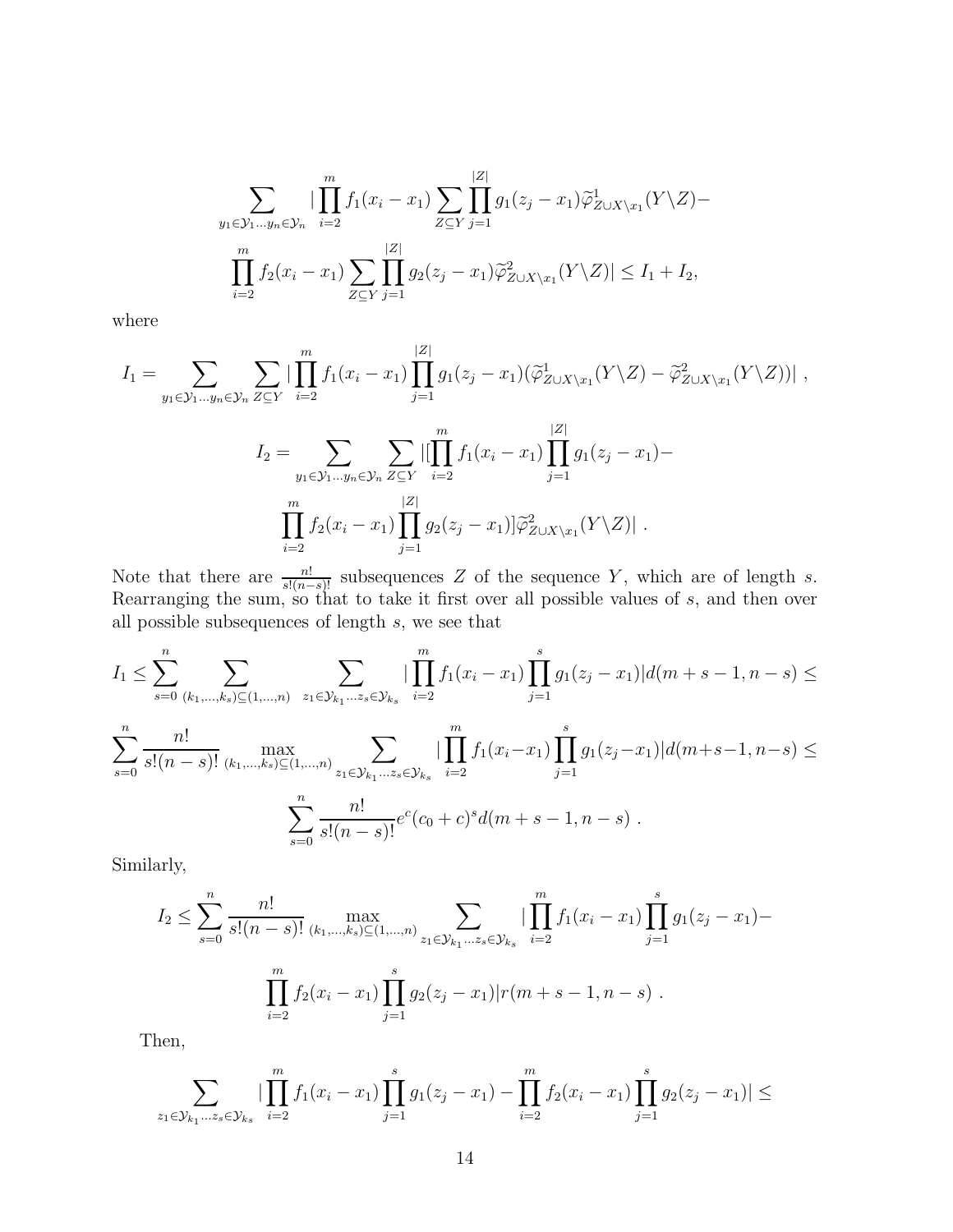$$
\sum_{z_1 \in \mathcal{Y}_{k_1} \dots z_s \in \mathcal{Y}_{k_s}} [|f_1(x_2 - x_1) - f_2(x_2 - x_1)| F_1^{(x_3, \dots, x_m)} G_1^{(z_1, \dots, z_s), x_1} +
$$
  
\n
$$
F_2^{(x_2)} |f_1(x_3 - x_1) - f_2(x_3 - x_1)| F_1^{(x_4, \dots, x_m)} G_1^{(z_1, \dots, z_s), x_1} + \dots
$$
  
\n
$$
\dots + F_2^{(x_2, \dots, x_{m-1})} |f_1(x_m - x_1) - f_2(x_m - x_1)| G_1^{(z_1, \dots, z_s), x_1} +
$$
  
\n
$$
F_2^{(x_2, \dots, x_m)} |g_1(z_1 - x_1) - g_2(z_1 - x_1)| G_1^{(z_2, \dots, z_s), x_1} + \dots
$$
  
\n
$$
\dots + F_2^{(x_2, \dots, x_m)} G_2^{(z_1, \dots, z_{s-1}), x_1} |g_1(z_s - x_1) - g_2(z_s - x_1)|].
$$

There are  $m + s$  terms inside the square brackets. In addition to (29) and (30), we use the fact that

$$
|f_1(x_i - x_1) - f_2(x_i - x_1)| \le ||g_1 - g_2||, \quad 2 \le i \le m,
$$
  

$$
\sum_{z_j \in \mathcal{Y}_{k_j}} |g_1(z_j - x_1) - g_2(z_j - x_1)| \le ||g_1 - g_2||, \quad 1 \le j \le s.
$$

Therefore, the entire sum can be estimated from above by

$$
(m+s)e^{2c}(c_0+c)^s||g_1-g_2||.
$$

Therefore,

$$
I_2 \le \sum_{s=0}^n \frac{n!}{s!(n-s)!} (m+s)e^{2c}(c_0+c)^s ||g_1-g_2||r(m+s-1,n-s) \le
$$
  
 
$$
||g_1-g_2||(m+n)e^{2c}n!q_1^{m+n-1} \sum_{s=0}^n \frac{(c_0+c)^s}{s!} \le ||g_1-g_2||(m+n)e^{c_0+3c}n!q_1^{m+n-1}
$$

Combining this with the estimate on  $I_1$  we see that

$$
d(m,n) \le \sum_{s=0}^{n} \frac{n!}{s!(n-s)!} e^{c(c_0 + c)^s d(m+s-1, n-s) +
$$
  
 
$$
||g_1 - g_2||(m+n)e^{c_0 + 3c} n! q_1^{m+n-1} .
$$

Let us use induction on  $m + n$  to prove that

$$
d(m,n) \le n!q_2^{m+n}||g_1 - g_2||(m+n)
$$
\n(31)

.

for some value of  $q_2$ . The statement is true when  $m = 0$  since  $\widetilde{\varphi} = 1$  in this case. Assuming that the induction hypothesis holds for all  $m'$ ,  $n'$  with  $m'+n' \leq m+n-1$ , we obtain for  $m\geq 1$ 

$$
d(m,n) \leq \sum_{s=0}^{n} \frac{n!}{s!(n-s)!} e^{c}(c_0+c)^{s}(n-s)! q_2^{m+n-1}||g_1-g_2||(m+n-1)+
$$